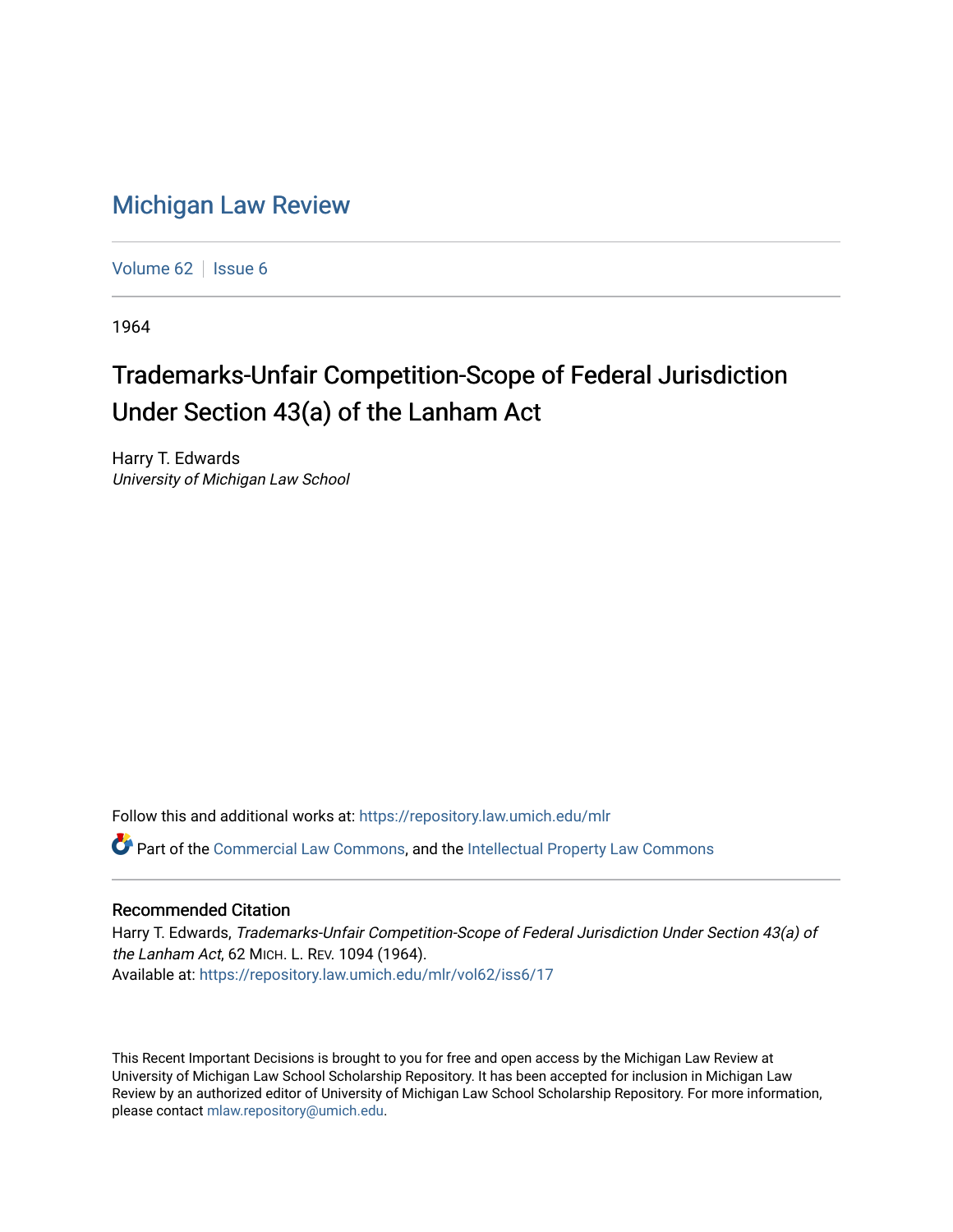TRADEMARKS-UNFAIR CoMPETITION-ScoPE OF FEDERAL JURISDIC· TION UNDER SECTION 43(a) OF THE LANHAM Acr-Plaintiff, a manufacturer and distributor of engine bearings and connecting rods for internal combustion engines, brought suit in a federal district court to enjoin the defendant from marketing and distributing the latter's products in containers which closely resembled those of the plaintiff, thereby falsely representing that the goods were produced by and originated with the plaintiff. The cause of action was based solely on section 43(a) of the Lanham Act.<sup>1</sup> In dismissing the complaint,<sup>2</sup> the district court ruled that any attempt to characterize the complaint as charging a "false description or representation" was without merit, and that "false designation of origin," as referred to in the act, is limited to geographic origin and does not encompass "origin by manufacturer.''3 On appeal from the order dismissing the complaint, *held,* reversed and remanded for further proceedings. Section 43(a) creates a federal right of action against particular kinds of unfair competition in interstate commerce. Since the complaint charges false description and misrepresentation, as well as false designation of manufacturer, it states a cause of action within the original jurisdiction of the federal courts. *Federal-Mogul-Bower Bearings, Inc. v. Azoff,* 313 F.2d 405 (6th Cir. 1963).

The stated purpose of the Lanham Act is to make actionable the deceptive and misleading use of "marks" in interstate commerce.4 Section 43(a) of the act gives a plaintiff the right to bring a civil action against any person entering into commerce goods or services which bear false descriptions, representations, or designations of origin.5 The usual limitations of jurisdictional amount and diversity of citizenship are not applicable.<sup>6</sup>

Prior to the passage of the Lanham Act the federal courts ordinarily were unwilling to assume jurisdiction of cases of unfair competition unless

1 60 Stat. 441 (1946), 15 U.S.C. § 1125(a) (1958): "Any person who shall affix, apply, or annex, or use in connection with any goods or services, or any container or containers for goods, a false designation of origin, or any false description or representation, including words or other symbols tending falsely to describe or represent the same, and shall cause such goods or services to enter into commerce ..• shall be liable to a civil action by any person doing business in the locality falsely indicated as that of origin or in the region in which said locality is situated, or by any person who believes that he is or is likely to be damaged by the use of any such false description or representation.''

2 Federal-Mognl-Bower Bearings, Inc. v. Azoff, 201 F. Supp. 788 (N.D. Ohio 1962).

<sup>3</sup>In dismissing the complaint for failure to state a cause of action, the district court reasoned that "the remedy for a false designation of origin is a civil action which may be brought by any person doing business in the locality falsely designated. If this were applied to the facts, not only might this plaintiff bring the action, but any person doing business near one of the plaintiff's plants could file suit  $\dots$ . Such a construction would open nearly all the field of unfair competition to federal jurisdiction.'' *Id.* at 789.

<sup>4</sup>60 Stat. 443 (1946), as amended, 15 U.S.C. § 1127 (Supp. IV, 1963). The act defines "mark" as meaning any trademark, whether registered or not. "Trademark" includes any word, name, symbol, or device used to identify goods and distinguish them from those manufactured or sold by others. *Ibid.* 

<sup>5</sup>See note 1 *supra.* 

6 60 Stat. 440 (1946), 15 U.S.C. § 1121 (1958).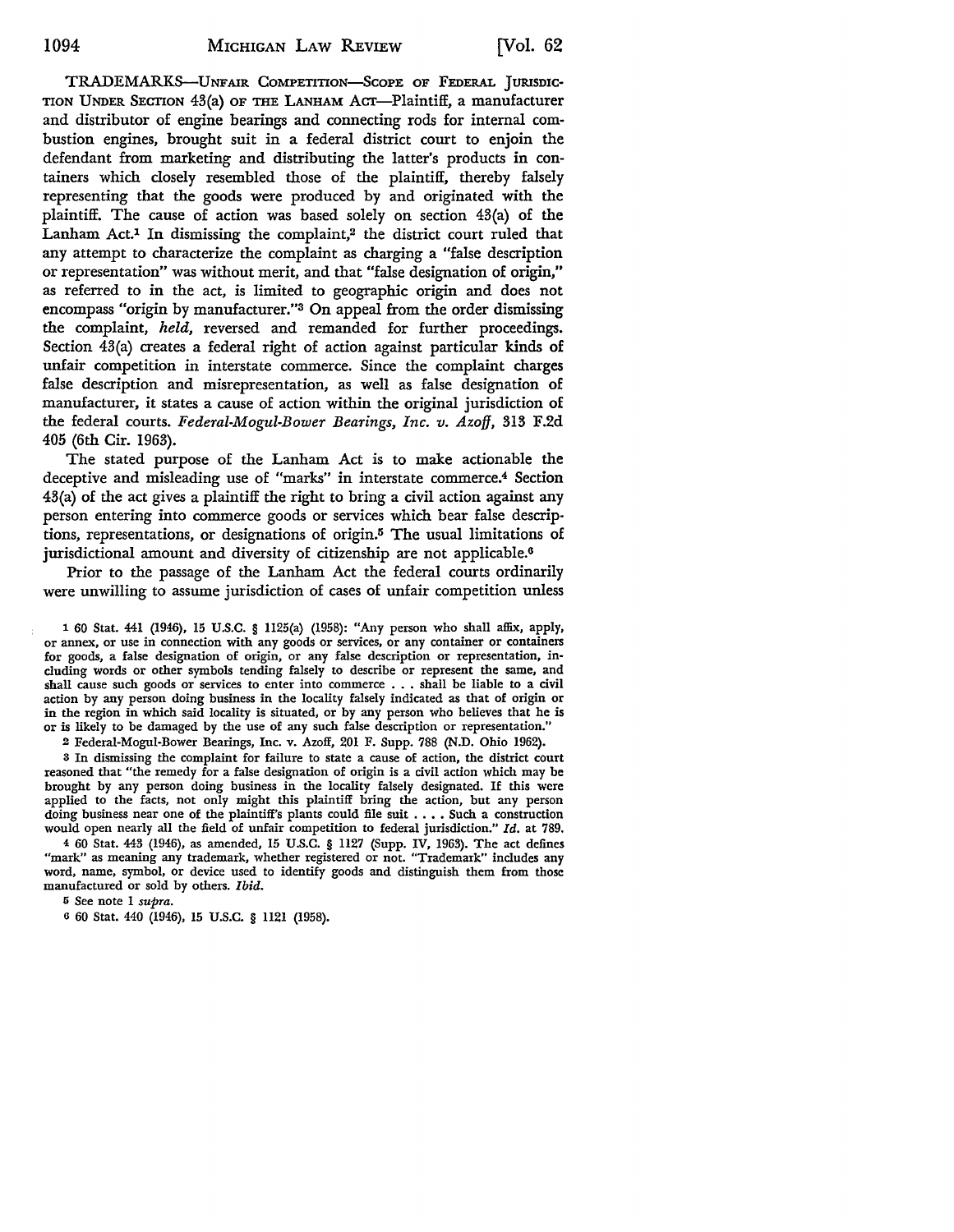the plaintiff could prove that the defendant had been guilty of "passing off" his goods as those of the plaintiff.<sup>7</sup> In effect, no relief was given unless some property right of the plaintiff, such as a registered trademark, was actually invaded.<sup>8</sup> Although the federal courts did give relief in some cases,<sup>9</sup> the disadvantage in not having a federal law of unfair competition was that a plaintiff bringing suit in a federal court was bound by the substantive law of the forum state.10 This meant that different jurisdictions might afford different remedies, and generally a majority of states limited recovery to those cases where "passing off" could be proved.

An attempt was made to enact a federal law of unfair competition when section 3 of the Trade Mark Act of 192011 was passed. However, this provision was rarely used because it failed to give a remedy for false descriptions and representations,12 and the plaintiff had the burden of proving that a false designation of origin occurred wilHully and with an intent to deceive.18 The few times when section 3 was made the basis of a complaint in a federal court, the reference to "false designation of origin" in the act was never read to mean "origin of manufacture,"14 as has been suggested by the holding in the principal case.15

Occasionally it has been argued that section 5 of the Federal Trade Commission Act16 was intended to create a federal law of unfair competition.17 Section 5 proscribes "unfair methods of competition in com-

<sup>8</sup>See generally Weil, *Protectibility of Trademark Yalues Against False Competitive Advertising,* 44 CAI.IF. L. REv. 527 (1956).

<sup>9</sup>See note 7 *supra.* 

10 See, *e.g.,* Pecheur Lozenge Co. v. National Candy Co., 315 U.S. 666, 666-67 (1942). 11 41 Stat. 534 (1920).

12 Section 3 of the 1920 act was the forerunner of § 43(a) of the Lanham Act. It was directed at any person who "willfully and with intent to deceive . . ." affixed on "articles of merchandise  $\ldots$  a false designation of origin  $\ldots$  tending to falsely identify the origin of the merchandise . . . ." A suit for damages could be brought by "any person, firm or corporation doing business in the locality falsely indicated as that of origin, or in the region in which said locality is situated, or at the suit of any association of persons, firms or corporations." 41 Stat. 534 (1920).

13 For a general discussion of the Trade Mark Act of 1920, see Derenberg, *Federal Unfair Competition Law at the End of the First Decade of the Lanham Act,* in TRADE· MARKS IN AcrION 14, 20 (1957).

14 See, *e.g.,* Parfumerie Roger et Gallet Societe Anonyme v. Godet, Inc., 17 T.M.R. I (S.D.N.Y. 1926).

15 Principal case at 408.

16 38 Stat. 719 (1914), as amended, 52 Stat. Ill (1938), 15 U.S.C. § 45 (1958).

17 See, *e.g.,* Bunn, *The National Law of Unfair Competition,* 62 HARv. L. REv. 987 (1949). Bunn argues that there is nothing in the Federal Trade Commission Act which indicates that the FTC has sole jurisdiction of unfair competition cases, and that section 5 has never been fully utilized because no one has ever realized its potential. *Id.* at 998.

<sup>7</sup> See American Washboard v. Saginaw Mfg. Co., 103 Fed. 281 (6th Cir. 1900). Occasional exceptions to this rule were made by the courts where there was a false designation of geographic origin and the plaintiff was an association of producers in a particular geographic location. Grand Rapids Furniture Co. v. Grand Rapids Furniture Co., 127 F.2d 245 (7th Cir. 1942), *cert. denied,* 321 U.S. 771 (1944); City of Carlsbad v. Tibbetts, 51 Fed. 852 (Mass. 1892). Exceptions were also made where the plaintiff had a monopoly. Mosler Safe Co. v. Ely-Norris Safe Co., 7 F.2d 603 (2d Cir. 1925), *rev'd on other grounds,*  273 U.S. 132 (1927).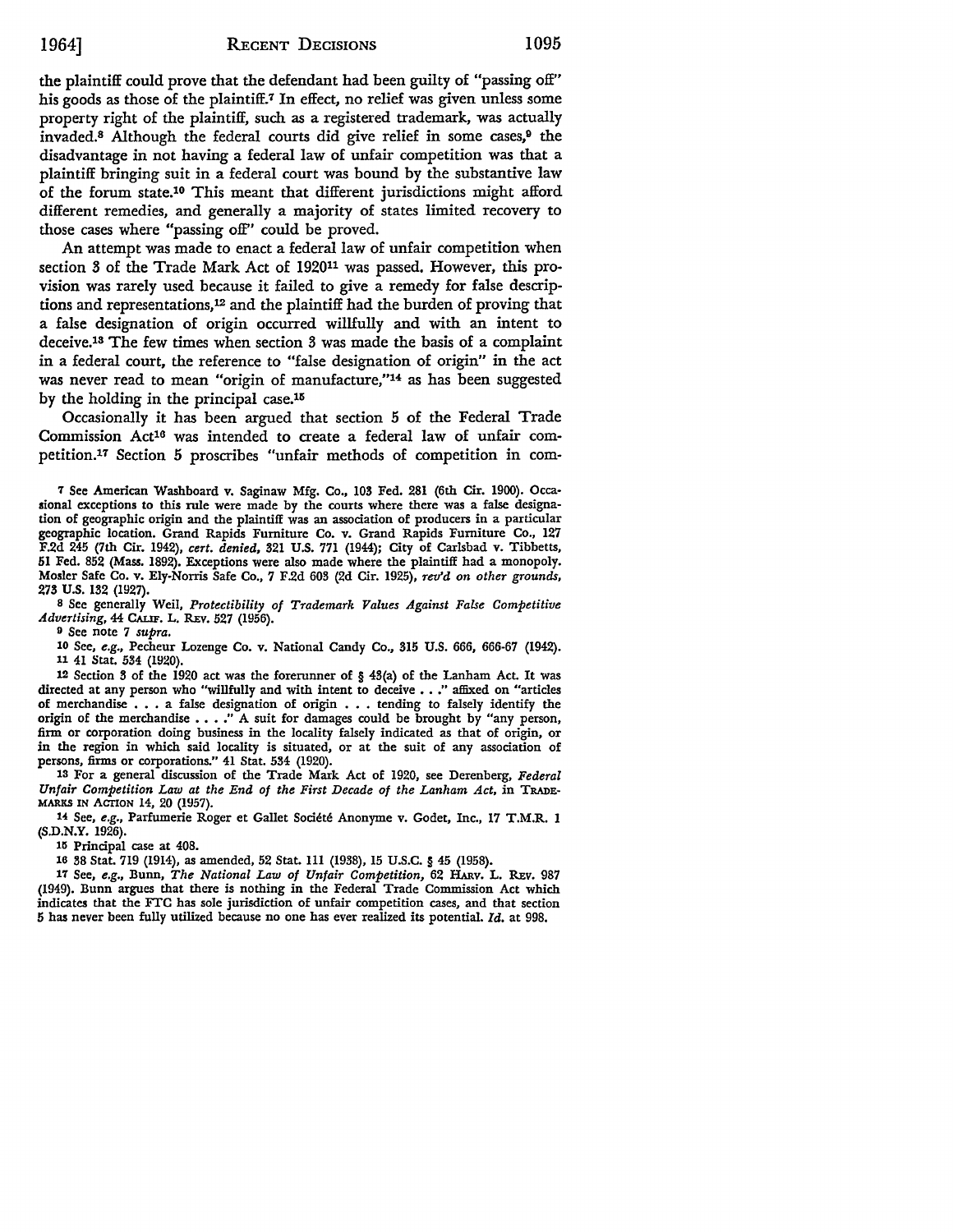merce," and it has been suggested that the Federal Trade Commission has exclusive standing to bring actions against violators.18 Although section 5 seems specifically to cover cases involving false descriptions of goods, its effectiveness has been limited by the rule precluding private litigation, the requirement that the suit be in the public interest,19 and the limited relief provided by cease-and-desist orders.20 It is not unreasonable to assume, however, that Congress, in passing section 43(a) of the Lanham Act, intended to extend the federal law of unfair competition to cases not covered by section 5 of the Federal Trade Commission Act.

Whether section 43(a) of the Lanham Act fashions a federal law of unfair competition has been the subject of much dispute in the past seventeen years. The Supreme Court has yet to rule on the question and the courts of appeals<sup>21</sup> are in complete disagreement. In the leading case of *L'Aiglon Apparel v. Lana Lobell, Inc.,*22 the Third Circuit took the view that section 43(a) creates a new federal statutory tort which is not to be limited by the common-law doctrines of unfair competition.23 The *L' A iglon*  opinion represented the first "broad" construction given to 43(a) by a court of appeals; it completely repudiated the "narrow" view expressed by the Ninth Circuit in *Chamberlain v. Columbia Pictures Corp.*24 In *Chamberlain* 

18 Samson Crane Co. v. Union Nat'l Sales, Inc., 87 F. Supp. 218, 221 (D. Mass. 1949) (dictum).

19 38 Stat. 719 (1914), as amended, 52 Stat. 112 (1938), 15 U.S.C. § 45(b) (1958); see FTC v. Klesner, 280 U.S. 19, 28 (1929).

20 For writings critical of the limitations of  $\S$  5 in unfair competition cases, see *Trade-Marks and Unfair Competition,* 68 HARV. L. REV. 814, 894-95 (1955); Comment, 70 YALE L.J. 406, 425 (1961).

21 *Compare* L'Aiglon Apparel, Inc. v. Lana Lobell, Inc., 214 F.2d 649 (3d Cir. 1954), *and* Gold Seal Co. v. Weeks, 129 F. Supp. 928 (D.D.C. 1955), *afj'd sub nom.* S. C. Johnson, Inc. v. Gold Seal Inc., 230 F.2d 832 (D.C. Cir.), *cert. denied,* 352 U.S. 829 (1956), *with*  Chamberlain v. Columbia Pictures Corp., 186 F.2d 923 (9th Cir. 1951), *and* Samson Crane Co. v. Union Nat'l Sales, Inc., 87 F. Supp. 218 (D. Mass. 1949), *afj'd per curiam,* 180 F.2d 896 (1st Cir. 1950).

22 214 F.2d 649 (3d Cir. 1954); *accord,* Turner Hall Corp. v. Stylors Inc., 207 F. Supp. 865 (S.D. Fla. 1962); Eastman Kodak Co. v. Royal-Pioneer Paper Box **Mfg.** Co., 197 F. Supp. 132 (E.D. Pa. 1961).

23 L'Aiglon Apparel v. Lana Lobell, Inc., *supra* note 21, at 651.

24 186 F.2d 923 (9th Cir. 1951). Prior to the decision in the principal case, only two other courts of appeals had ruled directly on the question. In the District of Columbia Circuit it has been held that § 43(a) not only gives the federal courts broad jurisdiction over certain cases of unfair competition, but also that a plaintiff "need not show that any false description or representation was willful or intentional, need not prove actual diversion of trade (passing off), and need not establish a veritable monopoly position in the industry." Gold Seal Co. v. Weeks, 129 F. Supp. 928 (D.D.C. 1955), *afj'd sub nom.*  S.C. Johnson, Inc. v. Gold Seal Inc., 230 F.2d 832 (D.C. Cir.), *cert. denied,* 352 U.S. 829 (1956). The First Circuit has followed the view announced in *Chamberlain.* Samson Crane Co. v. Union Nat'l Sales, Inc., 87 F. Supp. 218 (D. Mass. 1949), *afj'd per curiam,*  180 F.2d 896 (1st Cir. 1950). The Second Circuit has avoided a ruling on the question. Joshua Meier Co. v. Albany Novelty Mfg. Co., 236 F.2d 144 (2d Cir. 1956); Maternally Yours v. Your Maternity Shop, 234 F.2d 538 (2d Cir. 1956). The district courts in the Second Circuit, however, have uniformly followed *L'Aiglon.* See, *e.g.,* American Rolex Watch Corp. v. Jack Laufer & Jan Voort, Inc., 176 F. Supp. 858 (E.D.N.Y. 1959); Mutation Mink Breeders Ass'n v. Lou Nierenberg Co., 23 F.R.D. 155 (S.D.N.Y. 1959).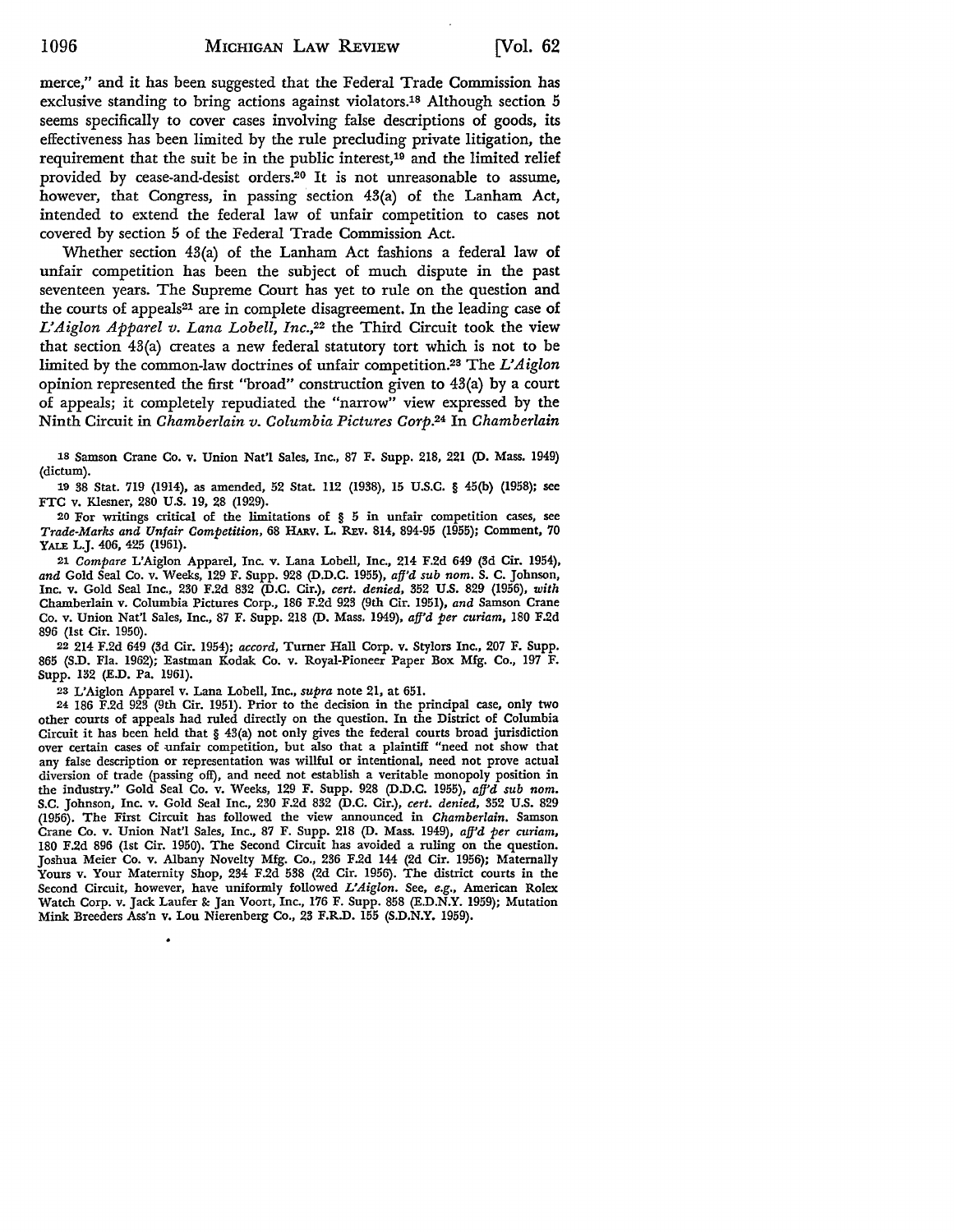it was held that "passing off" is essential to recovery under section 43(a).25 The *L'Aiglon* case went much further in its interpretation of 43(a). Although the *L'Aiglon* opinion did not outline the bounds of substantive relief available to a plaintiff, it seems safe to assume that the Third Circuit would hear a case brought under 43(a) where the following conditions are met: (1) There is a passing off. (2) A person advertises, labels, or packages his product in such a way that the general public is likely to be deceived, and the complainant's product sales and/or good will are, or are likely to be, damaged.<sup>26</sup> (3) A complainant is in business in a particular geographic region, and that region is falsely indicated as the place of origin of the goods of a competitor.21

The principal case highlights all of the basic issues in dispute, *i.e.,*  whether section 43(a) contains the germinal seed for a corpus of federal law concerning unfair competition, or whether it was intended to be a restatement of the common law. In spite of the apparent confusion among the federal courts, it seems almost naive to argue that section 43(a) was merely an attempt to restate the common law existing at the time the Lanham Act was passed. Most writers agree that the federal courts now have original jurisdiction over a new federal law of unfair competition.28 As the *L'Aiglon*  case would suggest, a literal reading of the  $act<sup>29</sup>$  makes it difficult to believe that Congress intended simply to codify the "passing off" doctrine. In addition, the legislative history30 of the act seems to make it clear that 43(a) "presents a Federal question for determination by the Federal Courts on the basis of the Federal law."31

The principal case is a perplexing decision in an already confused area of the law. On the one hand, the Sixth Circuit sustained a complaint based on "false description and representation" under 43(a), citing *L'Aiglon.32*  In so doing, the decision seems logically to imply that the Sixth Circuit intended to follow the announced "broad" interpretation given 43(a) by the

25 186 F.2d 923, 925 (9th Cir. 1951); *accord,* Bechik Products v. Federal Silk Mills, 135 F. Supp. 570 (D. Md. 1955); Performed Line Prods. Co. v. Fanner Mfg. Co., 124 U.S.P.Q. 288 (N.D. Ohio 1960).

26 In the principal case the plaintiff alleged that the acts of the defendant had caused damage to its business, reputation, and good will. Principal case at 407.

27 For an interesting general discussion of the limitations of a cause of action under § 43(a) see the reasoning of the court in Gold Seal Co. v. Weeks, 129 F. Supp. 928 (D.D.C. 1955). See also Weil, *supra* note 8, at 536.

28 See l CALLMAN, UNFAIR. COMPETITION AND TRADEMARKS § 18.2(b) (Supp. 1947); VANDENBURGH, TRADE-MARK LAw AND PROCEDURE§ 11.30 (1959); Bunn, *supra* note 17, at 999. 29 60 Stat. 441 (1946), 15 U.S.C. § 1125(a) (1958). See note 33 infra.

30 "Trade is no longer local, but is national. Marks used in interstate commerce are properly the subject of Federal regulation  $\dots$ . There is no essential difference between trade-marks infringement and what is loosely called unfair competition •••• To protect trademarks  $\ldots$  is to protect the public from deceit, [and] to foster fair competition  $\ldots$ . This is the end to which this bill is directed." S. REP. No. 1333, 79th Cong., 2d Sess. 5 (1946).

31 ROBERT, THE NEW TRADE MARK MANUAL 186 (1946).

32 Principal case at 408.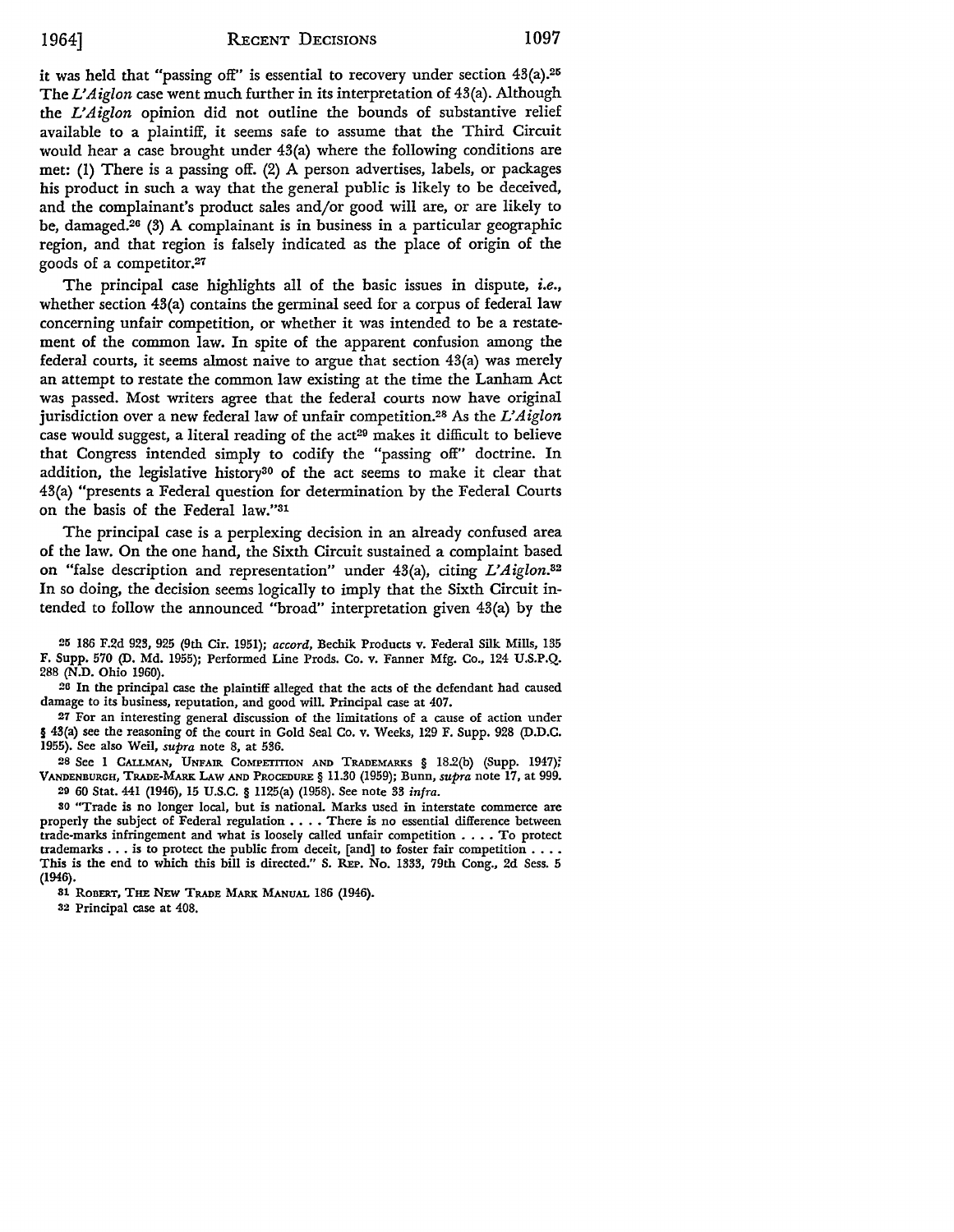Third Circuit.88 However, in a later part of the opinion, *Samson Crane Co. v. Union Nat'l Sales, Inc.84* was cited to support the proposition that 43(a) should be "construed to refer not to any competitive practice which in the broad meaning of the words might be called unfair, but to that 'unfair competition' which has been closely associated with the misuse of trademarks, i.e., the passing off of one's own goods as those of a competitor."85 The adoption of this quotation from *Samson Crane* makes it unclear whether the Sixth Circuit followed *L'Aiglon* and the view that 43(a) creates a new federal law of unfair competition, or whether the court simply felt that, on the facts of the case, there was a legitimate case of "passing off."

The alternative holding<sup>36</sup> in the principal case was that "the word, 'origin,' in the Act does not merely refer to geographical origin, but also to origin of source or manufacture."87 Unfortunately, it appears that the issue was given only a superficial treatment by the court, because a literal interpretation of the statute shows that "origin" was intended to mean only geographic origin. The problem is that the decision failed to recognize that 43(a) creates two separate causes of action and a different remedy for each of the actions. First, the statute proscribes "false designation of origin," and for such an offense a defendant may be liable to any "person doing business in the *locality* falsely indicated as that of origin or in the *region* in which said locality is situated . . . . "38 Second, the statute proscribes any "false description or representation," and a violator may be liable to "any person who believes that he is or is likely to be damaged .... "39 If, in the first part of the statute, "origin" is read to mean not only geographic origin, but also source of manufacture, as the principal case holds,<sup>40</sup> then any person doing business in the region or locality of the manufacturer who is falsely designated would be entitled to bring suit under 43(a).41 The unlikelihood that any person doing business in the locality, other than a competitor, could prove actual damage casts serious doubt on the soundness of this interpretation. Such uncertainty approaches conviction of error

33 " 'Palming off,' narrowly conceived, was said to be essential to any recovery and the view has been expressed judicially that some such limitation is to be read into section 43(a) of the Lanham Act . . . . However, we reject this entire approach to the statute. We find nothing in the legislative history of the Lanham Act to justify the view that this section is merely declarative of existing law." L'Aiglon Apparel v. Lana Lobell, Inc., 214 F.2d 649, 651 (3d Cir. 1954).

84 87 F. Supp. 218 (D. Mass. 1949), *afj'd per curiam,* 180 F.2d 896 (1st Cir. 1950).

85 87 F. Supp. 218, 222 (D. Mass. 1949).

36 In dismissing the principal case, the district court addressed itself primarily to the meaning of the word "origin" in § 43(a). 201 F. Supp. 788, 789 (N.D. Ohio 1962). While it is difficult to tell whether the definition of "origin" announced by the Sixth Circuit was intended to be only dictum, it must be given heavy weight in reading the opinion because the district court dismissed the case on the basis of its definition of origin, and the plaintiff's complaint alleged a false designation of origin.

37 Principal case at 408.

88 60 Stat. 441 (1946), 15 U.S.C. § 1125(a) (1958). (Emphasis added.)

89 *Ibid.* 

40 Principal case at 408.

41 See note 3 *supra.*